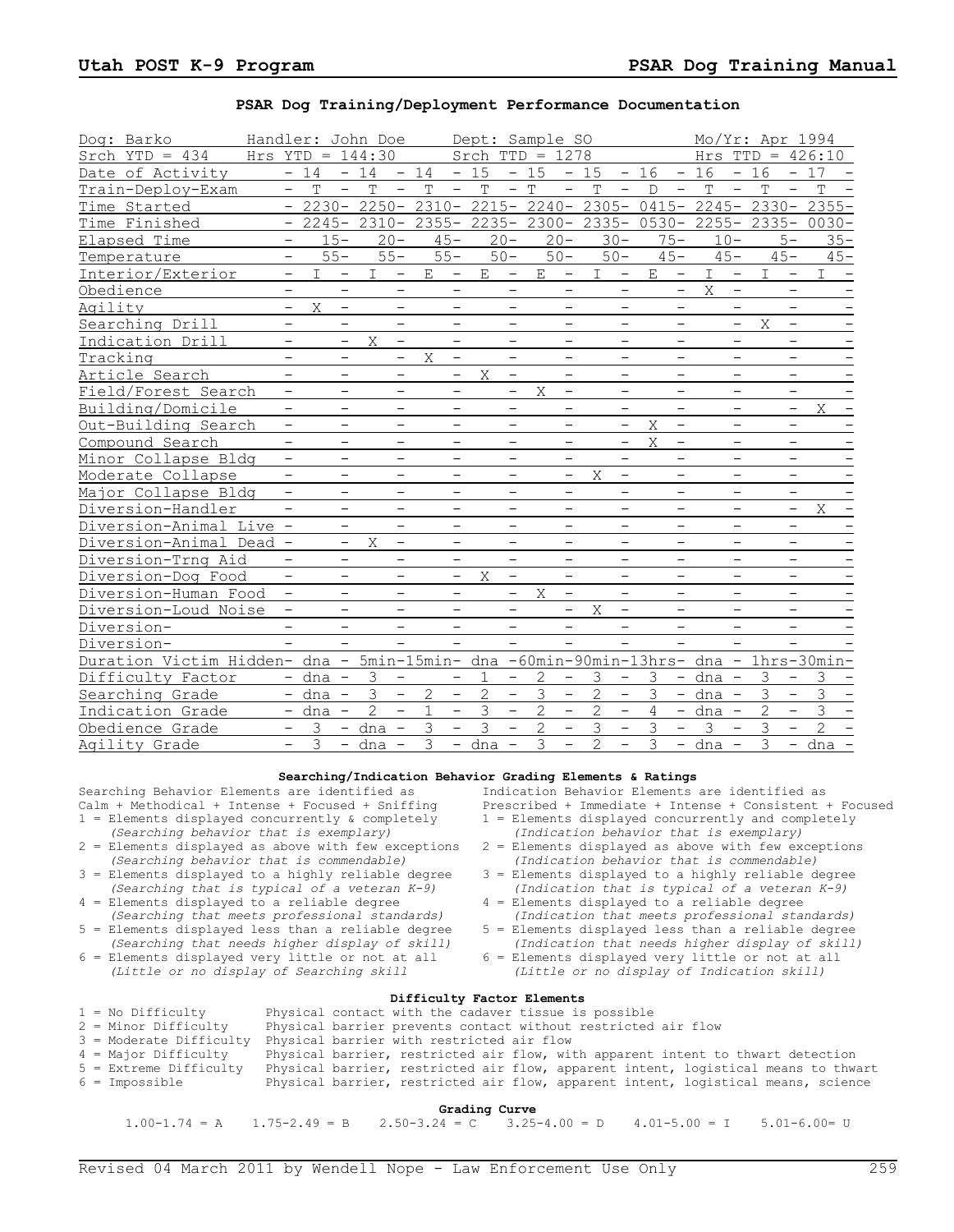# **Comments/Explanation from Front Page**

199404160530...XXX Auto Salvage, Customer entered but never exited, found victim under a car, trans fell on chest, unconscious but alive, see Incident Report 94-002127.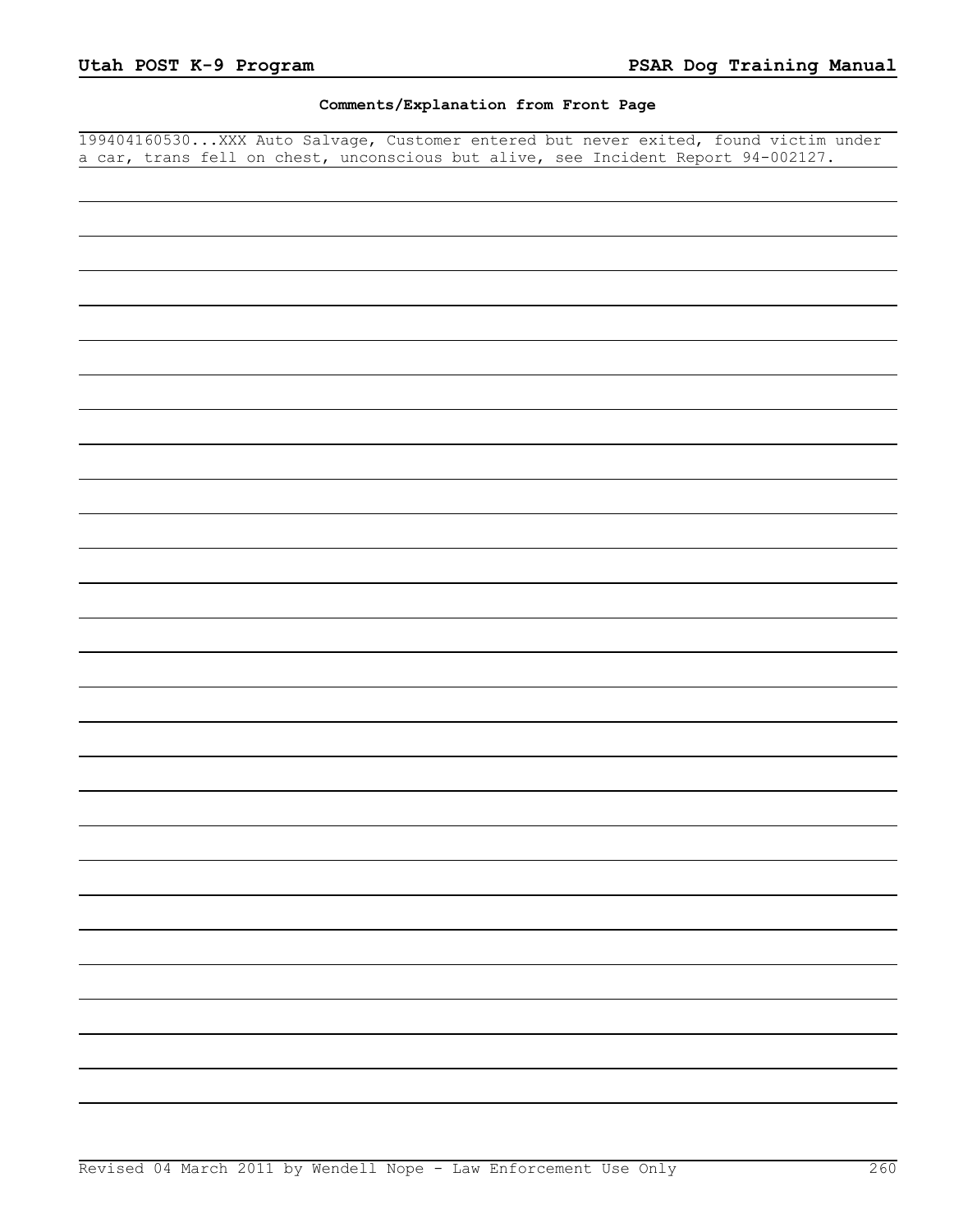## **PSAR Dog Training/Deployment Performance Documentation**

| Doq:                    | Handler:                 |                          |                          | Dept:                    |                          |                          |                          |                          | Mo/Yr:                   |                          |  |
|-------------------------|--------------------------|--------------------------|--------------------------|--------------------------|--------------------------|--------------------------|--------------------------|--------------------------|--------------------------|--------------------------|--|
| $Stch$ $YTD =$          | $Hrs$ $YTD =$            |                          |                          |                          | $Srch$ TTD =             |                          |                          |                          | $Hrs$ TTD =              |                          |  |
| Date of Activity        | $\overline{\phantom{0}}$ | $\overline{\phantom{0}}$ |                          |                          | $\qquad \qquad -$        | $\qquad \qquad -$        | $\qquad \qquad -$        |                          | $\qquad \qquad -$        | $\overline{\phantom{a}}$ |  |
| Train-Deploy-Exam       | $\overline{\phantom{0}}$ | $\overline{\phantom{0}}$ | $\qquad \qquad -$        | —                        |                          | $\qquad \qquad -$        | $\qquad \qquad -$        |                          | $\qquad \qquad -$        | $\qquad \qquad -$        |  |
| Time Started            | -                        | $\qquad \qquad -$        | -                        |                          | $\qquad \qquad -$        | $\qquad \qquad -$        | $\qquad \qquad -$        | $\overline{\phantom{0}}$ | $\qquad \qquad -$        | $\qquad \qquad -$        |  |
| Time Finished           | $\qquad \qquad -$        | $\overline{\phantom{0}}$ |                          |                          |                          | $\qquad \qquad -$        | $\qquad \qquad -$        |                          |                          | $\overline{\phantom{0}}$ |  |
| Elapsed Time            | $\qquad \qquad -$        | $\qquad \qquad -$        | $\qquad \qquad -$        | $\overline{\phantom{0}}$ | $\qquad \qquad -$        | $\qquad \qquad -$        | $\qquad \qquad -$        |                          | $\qquad \qquad -$        | $\overline{\phantom{a}}$ |  |
| Temperature             | $\qquad \qquad -$        | $\qquad \qquad -$        | $\qquad \qquad -$        | $\qquad \qquad -$        | $\qquad \qquad -$        | $\overline{\phantom{a}}$ | $\qquad \qquad -$        | $\overline{\phantom{0}}$ | $\qquad \qquad -$        | $\overline{\phantom{a}}$ |  |
| Interior/Exterior       | $\qquad \qquad -$        | $\qquad \qquad -$        | $\qquad \qquad -$        | $\qquad \qquad -$        | $\overline{\phantom{0}}$ | $\qquad \qquad -$        | $\qquad \qquad -$        | $\qquad \qquad -$        | $\qquad \qquad -$        | $\overline{\phantom{a}}$ |  |
| Obedience               | $\overline{\phantom{0}}$ | $\qquad \qquad -$        | $\overline{\phantom{0}}$ | $\qquad \qquad -$        | $\qquad \qquad -$        | $\qquad \qquad -$        | $\qquad \qquad -$        | $\qquad \qquad -$        | $\qquad \qquad -$        | $\overline{\phantom{a}}$ |  |
| Agility                 | $\overline{\phantom{0}}$ | $\qquad \qquad -$        | $\overline{\phantom{0}}$ | $\qquad \qquad -$        | $\qquad \qquad -$        | $\overline{\phantom{a}}$ | $\overline{\phantom{0}}$ | $\qquad \qquad -$        | $\qquad \qquad -$        | $\overline{\phantom{a}}$ |  |
| Searching Drill         | $\qquad \qquad -$        | $\qquad \qquad -$        | $\qquad \qquad -$        | $\overline{\phantom{0}}$ | $\qquad \qquad -$        | $\overline{\phantom{a}}$ | $\overline{\phantom{0}}$ | $\overline{\phantom{m}}$ | $\overline{\phantom{0}}$ | $\overline{\phantom{a}}$ |  |
| Indication Drill        | $\qquad \qquad -$        | $\qquad \qquad -$        | $\overline{\phantom{0}}$ | $\qquad \qquad -$        | $\overline{\phantom{a}}$ | $\overline{\phantom{a}}$ | $\overline{\phantom{0}}$ | $\qquad \qquad -$        | $\qquad \qquad -$        | $\overline{\phantom{a}}$ |  |
| Tracking                | $\overline{\phantom{0}}$ | $\overline{\phantom{0}}$ | $\overline{\phantom{0}}$ | $\overline{\phantom{0}}$ | $\overline{\phantom{m}}$ | $\overline{\phantom{a}}$ | $\overline{\phantom{0}}$ | $\overline{\phantom{0}}$ | $\overline{\phantom{a}}$ | $\overline{\phantom{a}}$ |  |
| Article Search          | $\overline{\phantom{0}}$ | $\overline{\phantom{0}}$ | $\qquad \qquad -$        | $\qquad \qquad -$        | $\overline{\phantom{m}}$ | $\overline{\phantom{a}}$ | $\qquad \qquad -$        | $\overline{\phantom{0}}$ | $\qquad \qquad -$        | $\overline{\phantom{a}}$ |  |
| Field/Forest Search     |                          | $\overline{\phantom{0}}$ | $\qquad \qquad -$        | —                        | $\qquad \qquad -$        | $\qquad \qquad -$        | $\overline{\phantom{m}}$ |                          | $\qquad \qquad -$        | $\qquad \qquad -$        |  |
| Building/Domicile       | $\qquad \qquad -$        | $\qquad \qquad -$        | $\overline{\phantom{0}}$ |                          | $\qquad \qquad -$        | $\overline{\phantom{m}}$ | $\qquad \qquad -$        |                          | $\qquad \qquad -$        | $\overline{\phantom{m}}$ |  |
| Out-Building Search     | $\overline{\phantom{0}}$ | $\overline{\phantom{0}}$ | $\overline{\phantom{0}}$ | $\overline{\phantom{0}}$ | $\overline{\phantom{0}}$ | $\qquad \qquad -$        | $\overline{\phantom{0}}$ | $\overline{\phantom{0}}$ | $\overline{\phantom{0}}$ | $\qquad \qquad -$        |  |
| Compound Search         | $\qquad \qquad -$        | $\qquad \qquad -$        | $\qquad \qquad -$        | $\qquad \qquad -$        | $\qquad \qquad -$        | $\qquad \qquad -$        | $\overline{\phantom{0}}$ | $\overline{\phantom{0}}$ | $\qquad \qquad -$        | $\overline{\phantom{m}}$ |  |
| Minor Collapse Bldg     | $\qquad \qquad -$        | $\qquad \qquad -$        | $\qquad \qquad -$        | $\qquad \qquad -$        | $\qquad \qquad -$        | $\qquad \qquad -$        | $\qquad \qquad -$        | $\qquad \qquad -$        | $\qquad \qquad -$        | $\overline{\phantom{0}}$ |  |
| Moderate Collapse       | $\qquad \qquad -$        | $\overline{\phantom{0}}$ |                          |                          |                          |                          |                          |                          |                          |                          |  |
| Major Collapse Bldg     | $\overline{\phantom{0}}$ | $\equiv$                 |                          |                          |                          | $\overline{\phantom{0}}$ | $\qquad \qquad -$        |                          | $\qquad \qquad -$        | $\overline{\phantom{0}}$ |  |
| Diversion-Handler       | $-$                      |                          | $\qquad \qquad -$        | $\qquad \qquad -$        | $\qquad \qquad -$        | $\overline{\phantom{0}}$ | $\overline{\phantom{0}}$ | $\qquad \qquad -$        | $\overline{\phantom{0}}$ | $\overline{\phantom{m}}$ |  |
| Diversion-Animal Live - |                          |                          |                          | $\overline{\phantom{0}}$ |                          | $\overline{\phantom{0}}$ | $\qquad \qquad -$        |                          | $\overline{\phantom{0}}$ | $\qquad \qquad -$        |  |
| Diversion-Animal Dead - |                          | $\overline{\phantom{0}}$ |                          | $\overline{\phantom{0}}$ | $\qquad \qquad -$        | $\qquad \qquad -$        | $\overline{\phantom{0}}$ | $\qquad \qquad -$        |                          | $\overline{\phantom{0}}$ |  |
| Diversion-Trng Aid      | $\overline{\phantom{0}}$ | $\equiv$                 |                          |                          |                          | $\qquad \qquad -$        | $\qquad \qquad -$        |                          | $\qquad \qquad -$        | $\overline{\phantom{0}}$ |  |
| Diversion-Dog Food      | $\overline{\phantom{0}}$ | $\overline{\phantom{0}}$ |                          | $\overline{\phantom{0}}$ |                          | $\overline{\phantom{0}}$ | $\qquad \qquad -$        |                          | $\overline{\phantom{0}}$ | $\overline{\phantom{0}}$ |  |
| Diversion-Human Food    | $\overline{\phantom{0}}$ | $\overline{\phantom{0}}$ |                          | $\overline{\phantom{0}}$ |                          | $\overline{\phantom{0}}$ | $\qquad \qquad -$        |                          |                          | $\overline{\phantom{0}}$ |  |
| Diversion-Loud Noise    | $\overline{\phantom{0}}$ | $\equiv$                 | $\overline{\phantom{0}}$ |                          | $\equiv$                 |                          | $\qquad \qquad -$        |                          | $\overline{\phantom{0}}$ | $\qquad \qquad -$        |  |
| Diversion-              | $\overline{\phantom{0}}$ | $\equiv$                 | $\overline{\phantom{0}}$ | $-$                      | $\equiv$                 | $\overline{\phantom{0}}$ | $\overline{\phantom{0}}$ | $\overline{\phantom{0}}$ | $\overline{\phantom{0}}$ | $\overline{\phantom{0}}$ |  |
| Diversion-              | $\equiv$                 | $\overline{\phantom{0}}$ | $-$                      | $\overline{\phantom{0}}$ |                          | $\overline{\phantom{0}}$ |                          | $\overline{\phantom{0}}$ | $-$                      |                          |  |
| Duration Victim Hidden- |                          | $\equiv$                 | $\overline{\phantom{0}}$ | $\overline{\phantom{0}}$ | $\equiv$                 | $\overline{\phantom{0}}$ | $\overline{\phantom{0}}$ | $\overline{\phantom{0}}$ | $\overline{\phantom{0}}$ | $\qquad \qquad -$        |  |
| Difficulty Factor       | $\qquad \qquad -$        | $\overline{\phantom{0}}$ |                          | $\qquad \qquad -$        |                          |                          | $\qquad \qquad -$        | $\overline{\phantom{0}}$ |                          | $\qquad \qquad -$        |  |
| Searching Grade         | $-$                      | $\equiv$                 | $-$                      | $-$                      |                          | $-$                      |                          | $\equiv$                 | $-$                      |                          |  |
| Indication Grade        |                          |                          |                          |                          | $\overline{\phantom{0}}$ |                          | $\qquad \qquad -$        |                          |                          | $\qquad \qquad -$        |  |
| Obedience Grade         | $\overline{\phantom{0}}$ |                          | $\overline{\phantom{0}}$ |                          | $\overline{\phantom{0}}$ |                          | $\overline{\phantom{0}}$ | $\overline{\phantom{0}}$ | $\qquad \qquad -$        |                          |  |
| Agility Grade           |                          | $\equiv$                 | $-$                      |                          | $\overline{\phantom{0}}$ |                          | $\overline{\phantom{0}}$ | $-$                      |                          |                          |  |

### **Searching/Indication Behavior Grading Elements & Ratings**

Searching Behavior Elements are identified as <br>Calm + Methodical + Intense + Focused + Sniffing Prescribed + Immediate + Intense + Consistent +

- *(Searching behavior that is exemplary) (Indication behavior that is exemplary)*
- *(Searching behavior that is commendable) (Indication behavior that is commendable)*
- *(Searching that is typical of a veteran K-9) (Indication that is typical of a veteran K-9)*
- $4 =$  Elements displayed to a reliable degree  $4 =$  Elements displayed to a reliable degree (Searching that meets professional standards) (Indication that meets professional standards)
- $5$  = Elements displayed less than a reliable degree (Searching that needs higher display of skill)
- $6 =$  Elements displayed very little or not at all (Little or no display of Searching skill

Prescribed + Immediate + Intense + Consistent + Focused

- 1 = Elements displayed concurrently & completely  $1 =$  Elements displayed concurrently and completely (Searching behavior that is exemplary) (Indication behavior that is exemplary)
	- $2 =$  Elements displayed as above with few exceptions (Indication behavior that is commendable)
- 3 = Elements displayed to a highly reliable degree 3 = Elements displayed to a highly reliable degree (Searching that is typical of a veteran  $K-9$ ) (Indication that is typical of a veteran  $K-9$ )
	- *(Searching that meets professional standards) (Indication that meets professional standards)*
	- *(Indication that needs higher display of skill)*  $6 =$  Elements displayed very little or not at all
	- *(Little or no display of Searching skill (Little or no display of Indication skill)*

# **Difficulty Factor Elements**

| $C = A + B - C - C$      |                                                                                    |  |  |  |  |  |  |
|--------------------------|------------------------------------------------------------------------------------|--|--|--|--|--|--|
| $6 =$ Impossible         | Physical barrier, restricted air flow, apparent intent, logistical means, science  |  |  |  |  |  |  |
| $5$ = Extreme Difficulty | Physical barrier, restricted air flow, apparent intent, logistical means to thwart |  |  |  |  |  |  |
| 4 = Major Difficulty     | Physical barrier, restricted air flow, with apparent intent to thwart detection    |  |  |  |  |  |  |
| 3 = Moderate Difficulty  | Physical barrier with restricted air flow                                          |  |  |  |  |  |  |
| 2 = Minor Difficulty     | Physical barrier prevents contact without restricted air flow                      |  |  |  |  |  |  |
| $1 = No$ Difficulty      | Physical contact with the cadaver tissue is possible                               |  |  |  |  |  |  |

### **Grading Curve** 1.00-1.74 = A 1.75-2.49 = B 2.50-3.24 = C 3.25-4.00 = D 4.01-5.00 = I 5.01-6.00= U